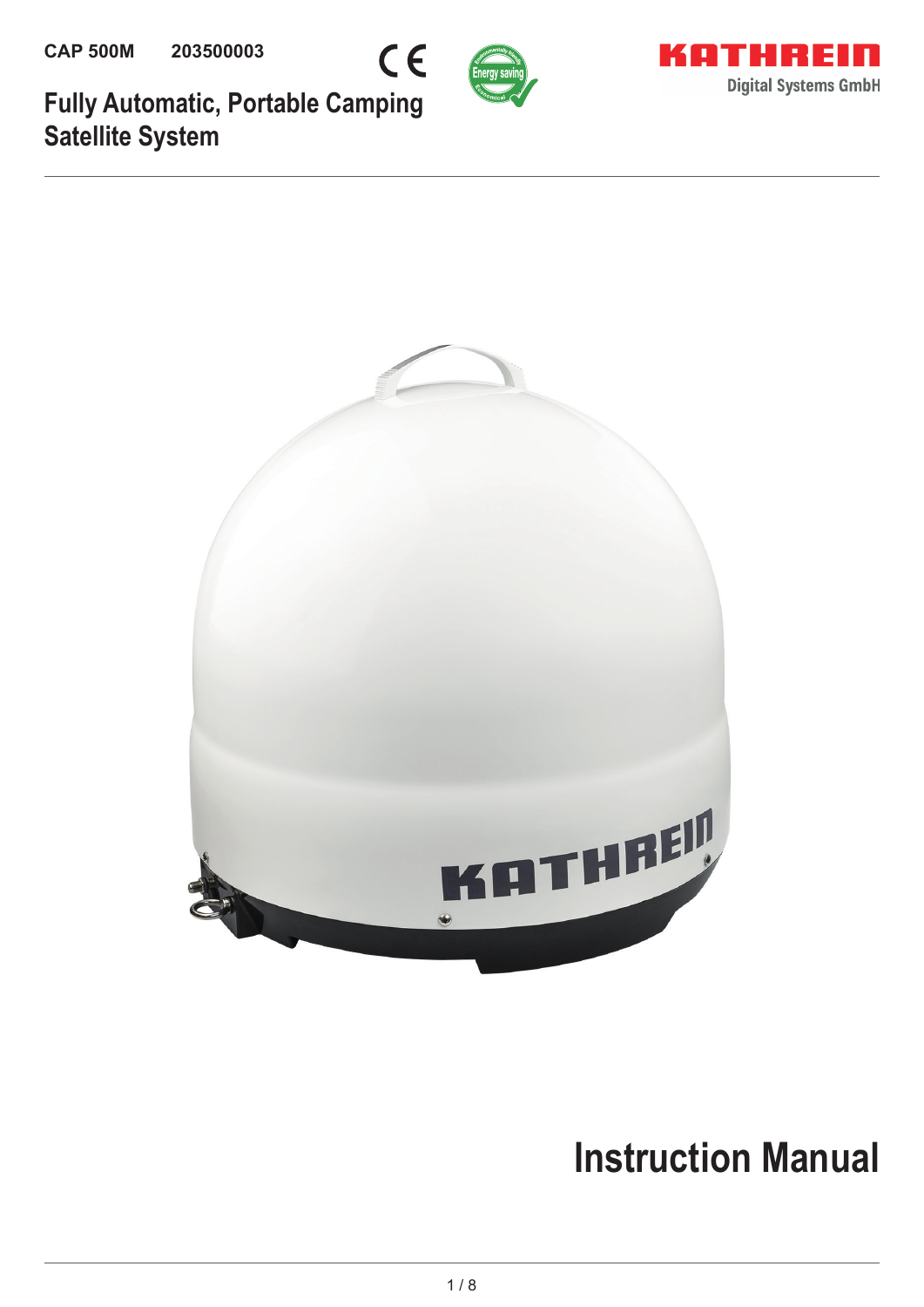# **Contents**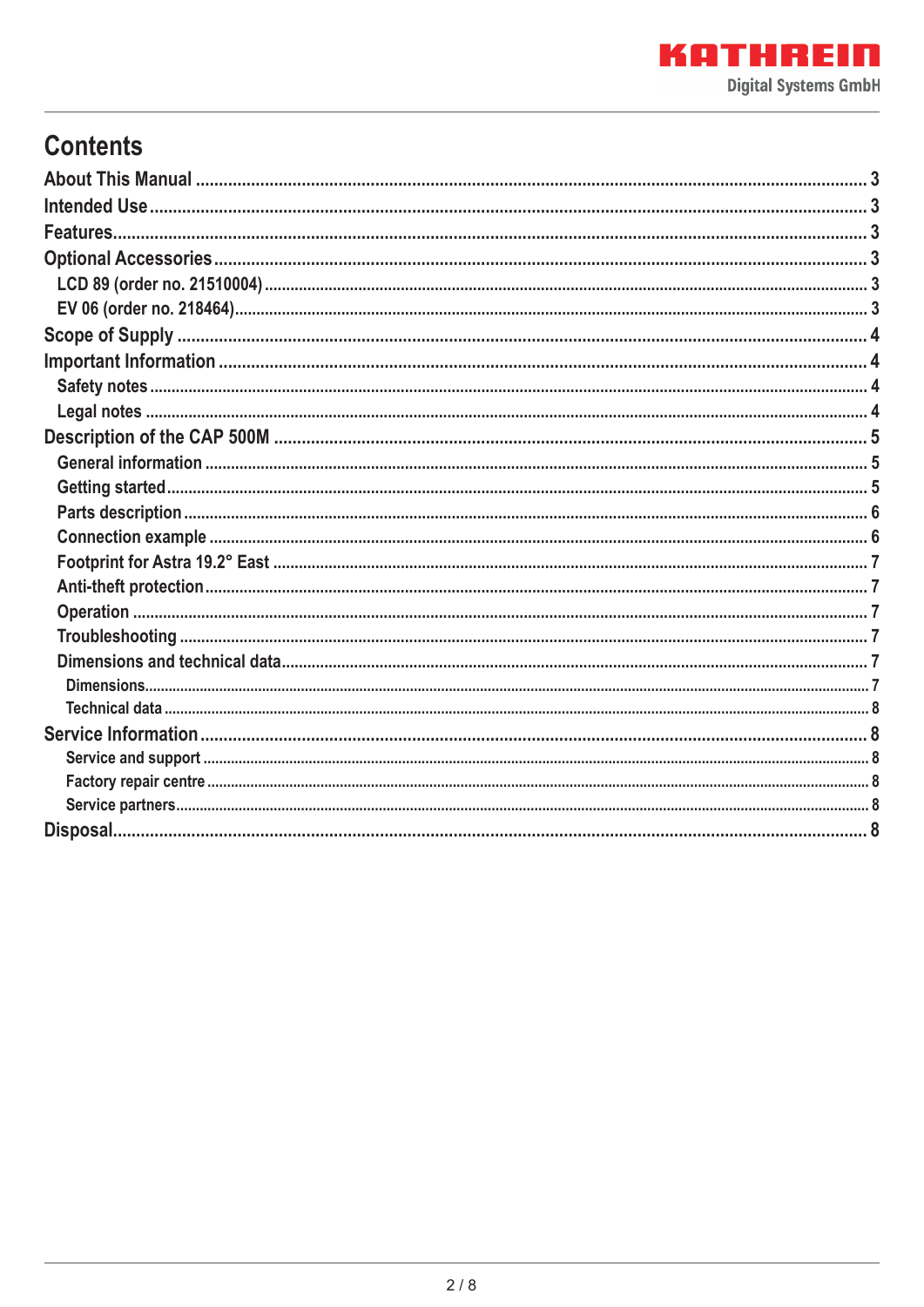# **About This Manual**

This document is part of the product.

- ► Read this manual before using the CAP 500M camping satellite system for the first time.
- $\blacktriangleright$  Perform all operating steps described in the manual in the specified sequence.

For the most up-to-date version of this document, go to **www.kathrein-ds.com**.

A German version of this user manual is available at **www.kathrein-ds.com**.



Keep this manual in a safe place for future reference and enclose it with the unit when passing it on to the next user.

### **Intended Use**

The CAP 500M fully automatic camping satellite system is designed for receiving digital TV and radio channels **via Astra 19.2° East exclusively**. This antenna cannot receive terrestrial signals (e.g. DVB-T, DVB-T2).

The CAP 500M is a receiver-independent solution and can be used in conjunction with any satellite-enabled end device. No additional control unit is required for controlling the system.

The system is designed for private use and is not suitable for commercial purposes.

#### **Any other use will invalidate the warranty and guarantee.**

**The following circumstances will result in the loss of warranty and liability claims towards the manufacturer:**

- Improper installation
- Structural changes or interference with the components
- Improper or forcible opening of the components
- Failure to observe the safety notes in this manual

#### **Features**

- Self-aligning (Astra 19.2° East)
- Light and portable for mobile and flexible use
- TV reception within 90 seconds (typically)
- No additional control unit required
- No power consumption in standby mode
- No complex assembly required
- Low space requirement due to compact design
- Anti-theft protection

# **Optional Accessories**

### **LCD 89 (order no. 21510004)**

Always use the supplied extension cable to extend the coaxial cables. If the supplied extension cable is not long enough, use the LCD 89 antenna cable from KATHREIN Digital Systems or a comparable coaxial cable.

Always make sure that the coaxial cables are connected properly. We recommend using the EMU 03 (order no. 273246) from KATHREIN Digital Systems.

### **EV 06 (order no. 218464)**

The EV 06 is an outdoor F-type outlet for caravans and motor homes. The outlet can be used to transfer TV signals from outside the camping vehicle to the inside and vice versa.

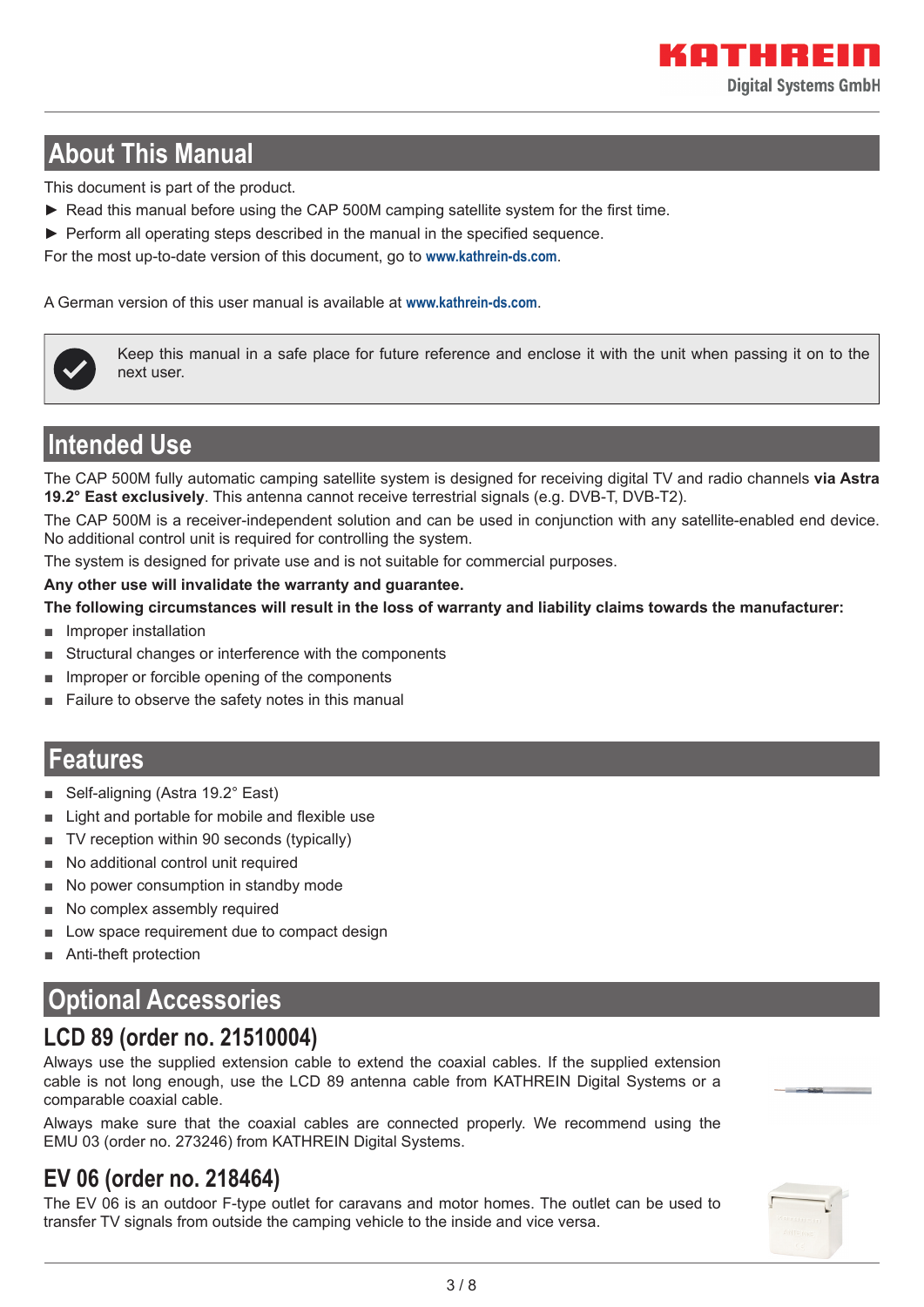# **Scope of Supply**

- CAP 500M, fully automatic, portable satellite system
- Coaxial cable, 10 m
- Instruction manual

### **Important Information**

#### **Safety notes**



**To avoid possible harm, carefully read and follow these safety notes before putting your CAP 500M into operation. The manufacturer assumes no liability for damage arising from improper use or failure to comply with the following safety notes:**

- ► Only use the unit in a moderate climate.
- ► Never open the unit. Any attempt by non-skilled persons to repair the unit is dangerous and will result in the guarantee and warranty to become void.
- ► Any intervention or repair that may be required may only be carried out by skilled persons.
- ► If liquid has entered the unit, switch it off immediately and contact the service.
- ► Do not expose the unit to heating sources that add to the heat generated by normal use.
- ► If you notice any defect, unusual odour, smoke, significant malfunction, or damage to the housing, switch off the unit immediately and contact the service.
- ► Install the unit in a suitable place depending on the installation environment (flat surface where the unit can be set up safely). Failure to comply with this safety precaution may damage the unit or cause an accident.
- ► Do not put the unit into operation if you detect any other damage.
- ► Do not operate the unit near swimming pools or the like.
- ► Never attempt to repair a defective unit yourself. Always contact our service and repair centre.
- ► This unit is not intended to be used by persons (including children) with limited physical, sensory or mental capabilities, or lack of experience and/or knowledge, unless they are supervised by a person responsible for their safety or have received instructions how to operate the unit.
- ► Children must be supervised to ensure that they do not play with the unit.
- ► Damaged units or damaged accessories must no longer be used.



#### **Risk of injuries due to the satellite antenna and the antenna cable! Avoid tripping hazards!**

- ► Position the antenna and lay the antenna cable in such a way that no one can trip over it or be obstructed or endangered in any other way.
- ► Before moving the unit, switch it off and disconnect all cables. If you move the antenna with cables connected, there is a risk of tripping over the cables and injuring yourself. The unit may only be connected after installation has been completed as instructed.

### **Legal notes**

#### **Simplified EC Declaration of Conformity**

KATHREIN Digital Systems GmbH herewith declare that the equipment CAP 500M (order no. 203500003) is in conformity with Directive 2014/53/EU. The full text of the EC Declaration of Conformity is available at the following internet address: **www.kathrein-ds.com**

KATHREIN Digital Systems GmbH are not liable for product damage due to external influences, wear or improper handling, unauthorised repair, modifications or accidents.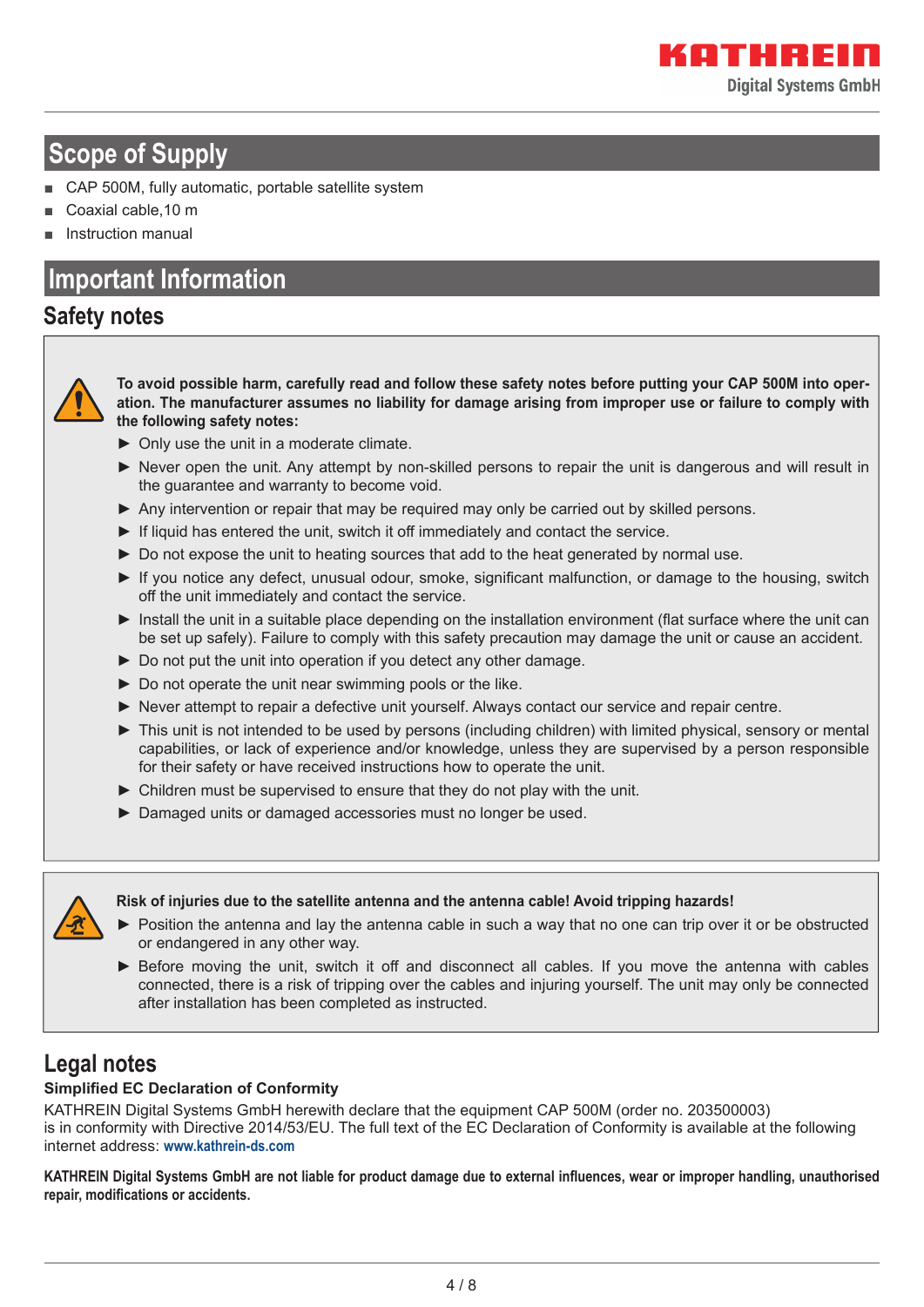# **Description of the CAP 500M**

#### **General information**

This manual describes the functions and operation of the fully automatic, portable CAP 500M satellite system. For correct and safe operation of the system, follow this manual.

The CAP 500M is a smart satellite TV reception system which is designed to automatically self-align to the pre-set satellite (Astra 19.2° East).

For general operation, ensure that the system always has a clear view in the direction of the desired satellite. If the satellite signal is blocked by obstacles such as mountains, buildings, vehicles or trees, satellite reception will be poor or impossible.

### **Getting started**

In order to receive a satellite signal, the antenna must be mounted outdoors with a clear view in the direction of the satellite toward the equator. Make sure that there are no obstacles, such as buildings, vehicles or trees, in front of the antenna, as these can reduce the quality of signal reception.



- ► Install the unit in a suitable place depending on the installation environment (flat surface where the unit can be set up safely). Failure to comply with this safety precaution may damage the unit or cause an accident.
- Before moving the unit, switch it off and disconnect all cables. If you move the antenna with cables connected, there is a risk of tripping over the cables and injuring yourself. The unit may only be connected after installation has been completed as instructed.
- ► Handle the unit with care. Impacts may damage the electronic components.
- $\blacktriangleright$  Electric or magnetic fields near the antenna may have a negative effect on the signal reception.
- ► Do not paint the antenna cover or attach any materials to it, as this will deteriorate the signal reception.
- ► The use of non-insulated connectors will result in a loss of signal strength.
- $\blacktriangleright$  The satellite signal may be temporarily affected due to heavy rainfall.
- ► Snow on the antenna may reduce the signal strength  $\rightarrow$  snow should be removed as soon as possible.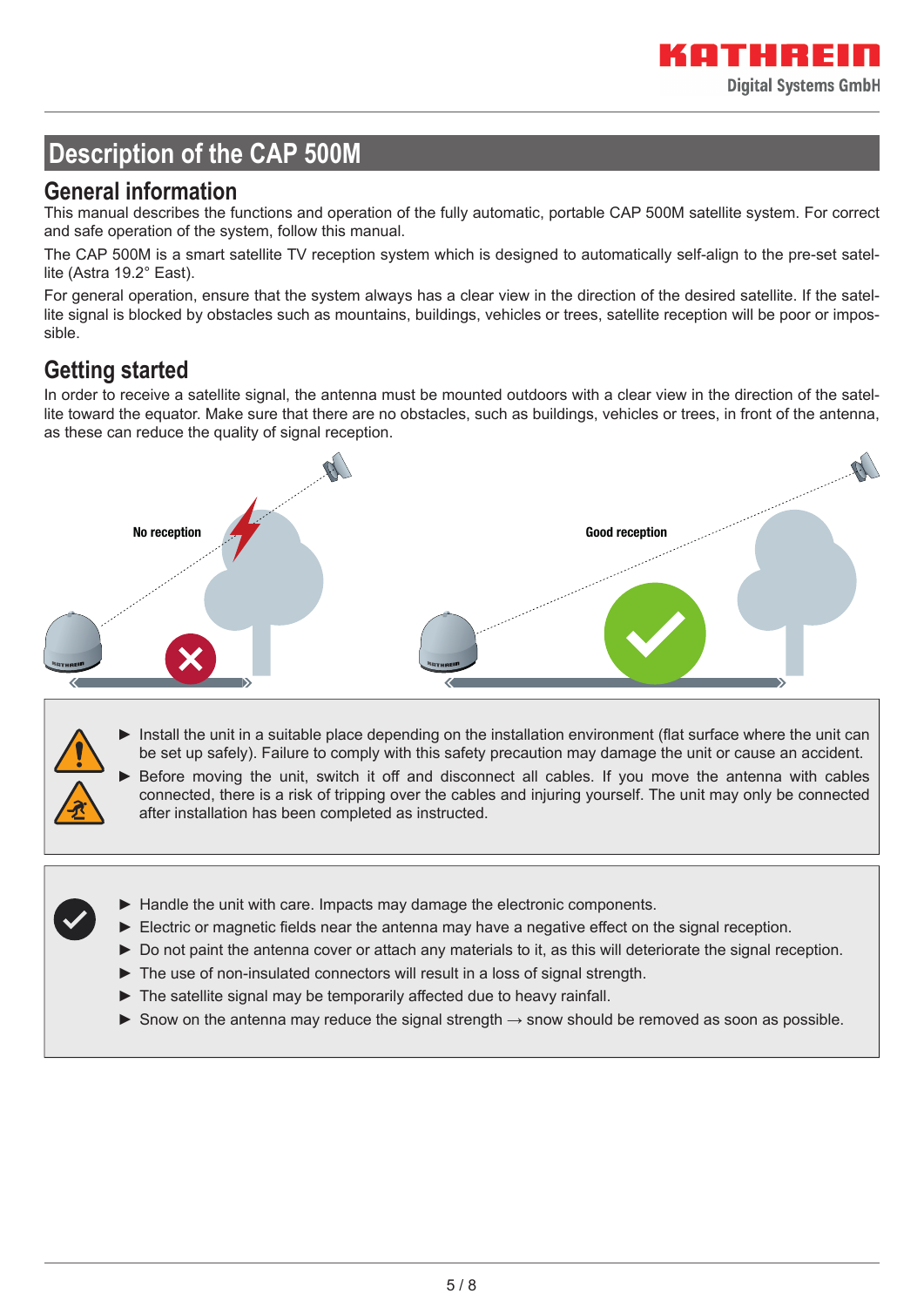

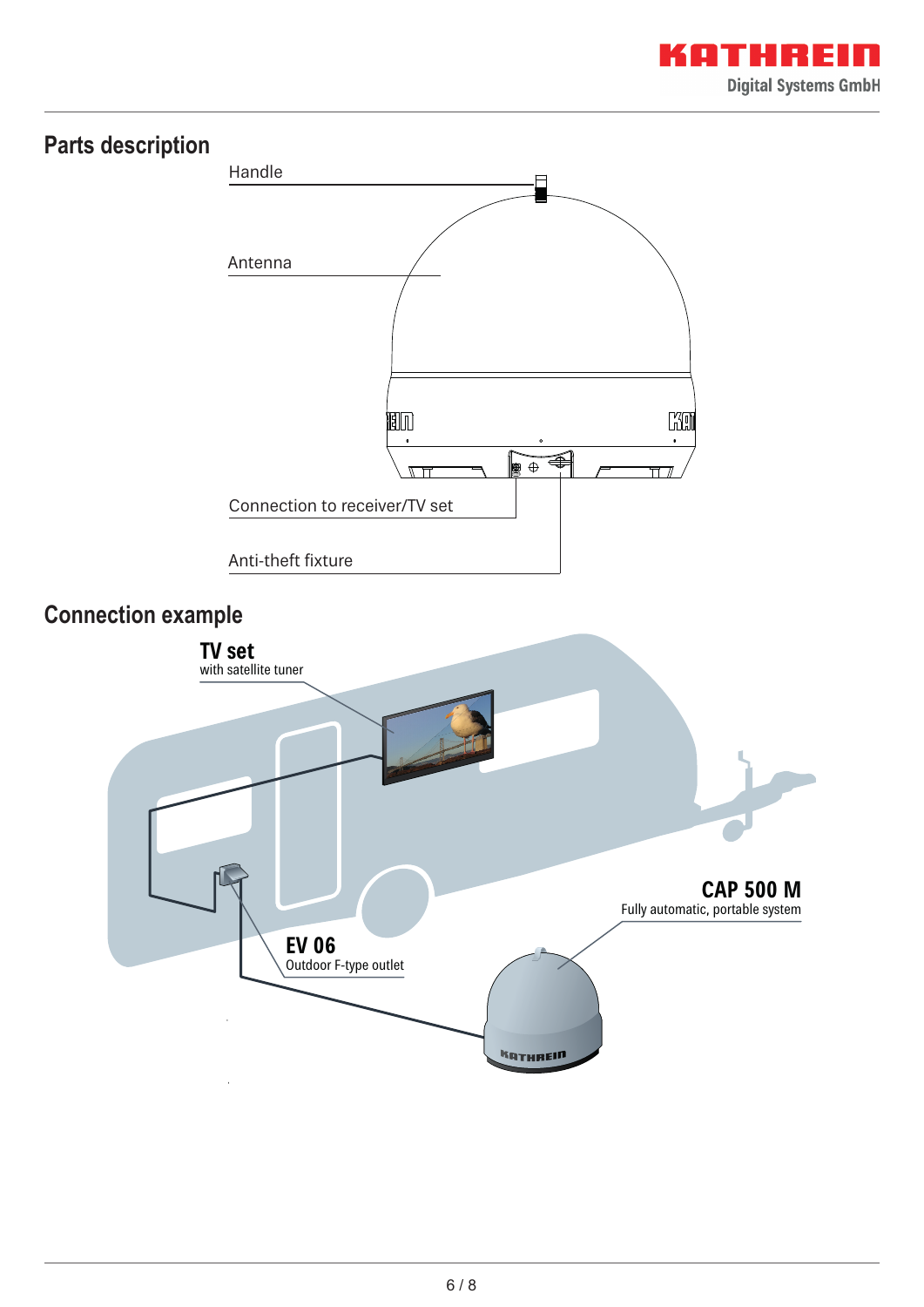### **Footprint for Astra 19.2° East**



The footprint is the reception area on earth which a satellite covers with its transmission beam (spot) and in which satellite reception is possible. The transmission power is at its highest in the centre of this spot, and it becomes progressively weaker towards the edges.

### **Anti-theft protection**

The CAP 500M is equipped with a mechanical anti-theft protection. Simply use the anti-theft fixture (see "Parts description" on page 6) to chain the unit to a suitable fixed object (e.g. caravan/mobile home, tree, lamppost).

### **Operation**

The CAP 500M is supplied with power, as soon as the receiver/TV set is switched on. The antenna will first check (for about 5 seconds), whether a TV signal is already available. This is the case if you have not moved the antenna since last using it. The antenna will still be aligned to Astra 19.2° East.

If the CAP 500M does not receive a TV signal, the system will automatically start searching for Astra 19.2° East.

The duration of the search depends primarily on the distance between the last and the current location of operation. The greater the distance, the longer the search takes.

Switching off the receiver/TV set automatically disconnects the CAP 500M from the power supply. The current alignment of the antenna is retained.

If you move the antenna during TV reception or change its position, you must restart the receiver/TV set so that the antenna automatically aligns to Astra 19.2° East again.

### **Troubleshooting**

There are a number of causes that can affect the signal quality or system operation. If you get a poor or no signal on your TV, proceed as follows:

- Check the connections on the receiver/TV set and on the CAP 500M
- Make sure that the satellite antenna has a clear view of the satellite (to the south)
- Switch off the receiver/TV set and switch it on again

### **Dimensions and technical data**

**Dimensions**